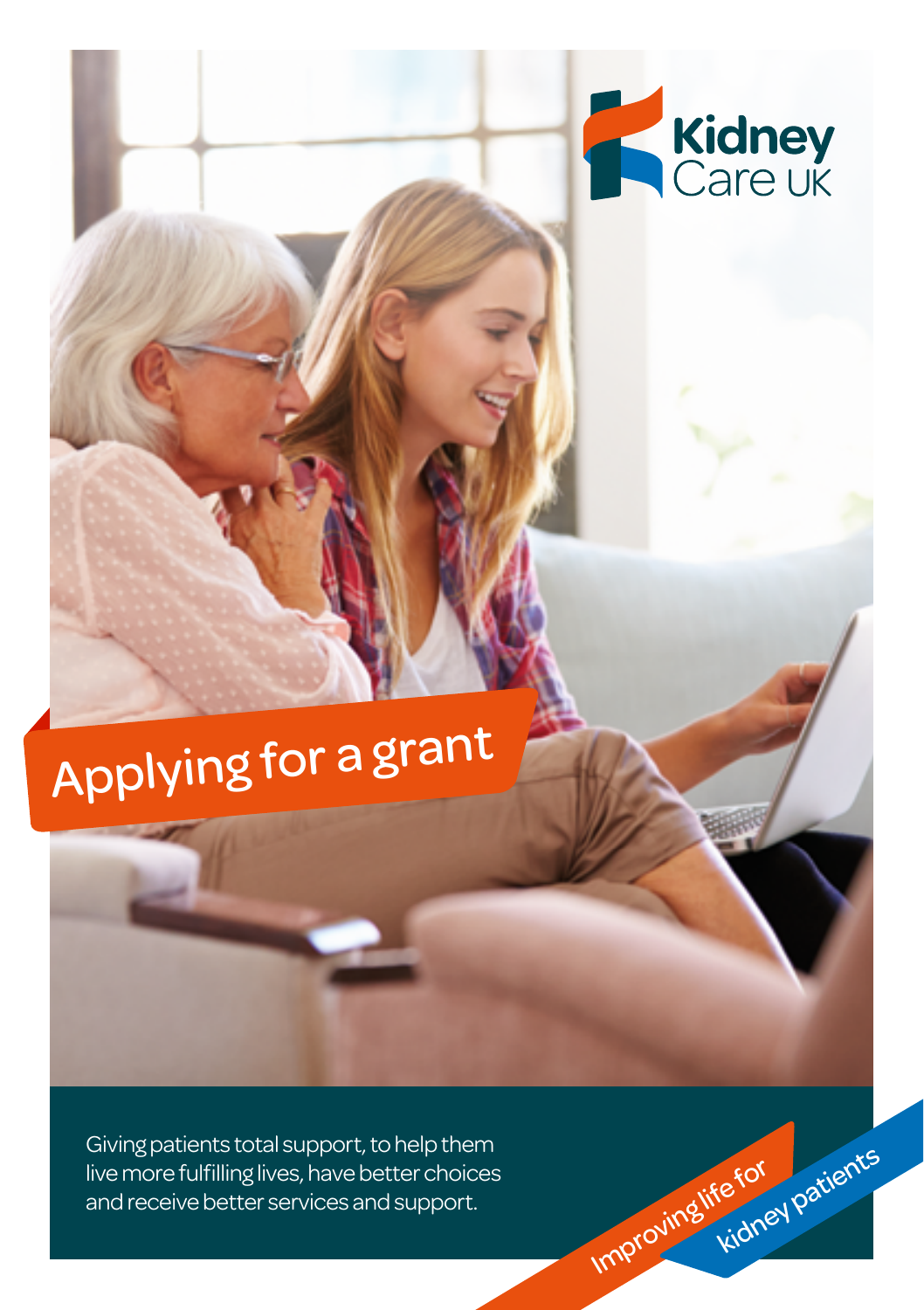**Kidney Care UK provides funding for kidney patients who are struggling to make ends meet. This leaflet explains the type of grants we offer and how to apply.**

When you're struggling to deal with kidney disease, the additional pressures of trying to make ends meet can make life very difficult. Our grants are intended to avert a crisis, make a purchase that improves your quality of life or take a respite break or holiday. Whilst we can't guarantee every application, we do our best to help where we can.



# **What will Kidney Care UK pay for?**

Holidays

#### Financial aid

If your kidney disease or the kidney disease of someone in your family is causing financial difficulties and you are on a low income, we may be able to help with the cost of an outstanding domestic bill such as gas, electricity or water, or with car insurance or heating costs. We sometimes also help with the purchase of domestic goods such as washing machines and cookers and often pay for storage facilities for dialysis supplies.

We understand the importance of taking a break from the monotony of kidney treatment and we give grants to individuals and families towards the cost of a basic holiday in the UK or overseas. The grant can be used to cover the total cost of the holiday, or it can be used as a contribution towards the final cost. Payments are made directly to the travel company. We only make one holiday grant per couple or family in any two-year period. We also support adults and children with the costs of attending the Transplant Games.

#### Travel costs

If you can't recover the cost of travel to your hospital via your kidney unit, we may be able to help you if you have to visit regularly and travel a long way. We don't help with costs of getting to ongoing dialysis though.

### Further education and training

We may be able to make a contribution towards the cost of university or college fees where appropriate, or help with the cost of books, equipment, lodgings or other expenses involved with educational and job opportunities.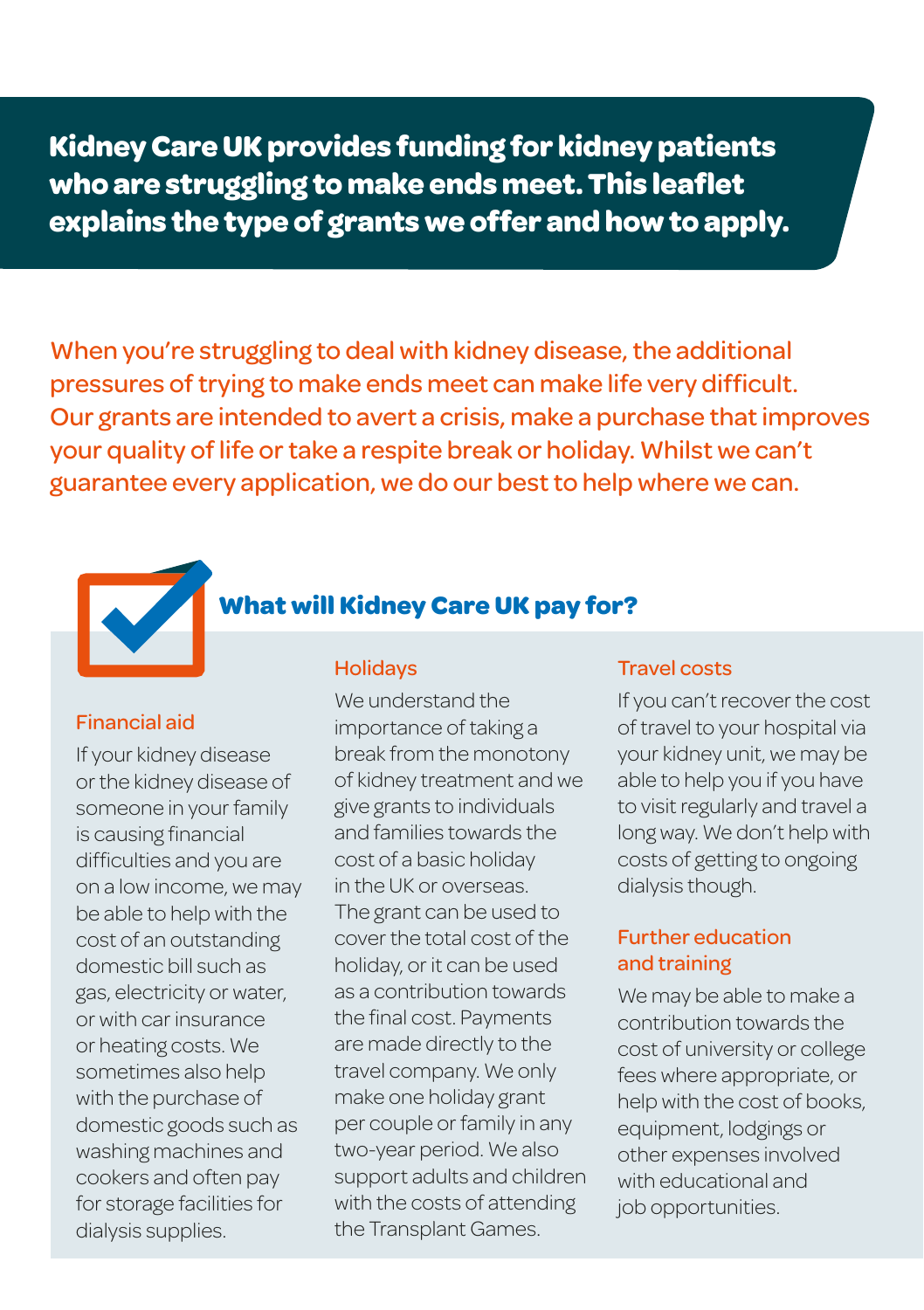# **How do I apply to Kidney Care UK for a grant?**

You'll need to contact your kidney unit social worker, as all applications for grants must come to us on a grant application form completed with your social worker, or a member of your kidney care team.

You'll be asked to give details about your financial circumstances. Your kidney unit social worker will have a copy of our grant application form, but it can also be downloaded from our website **www.kidneycareuk.org**



# How long will it be before I receive any money?

Once we receive the grant application from a member of your kidney care team, we review all applications and if successful it may be just a matter of days before the grant is agreed.

If the grant is for more than £100, the amount will always be made payable to the company or shop supplying the goods or services.

## Is there a limit to the funds I can ask for?

There is of course a huge demand on our funds. Our personal grants vary in size and depend on the request and individual need caused by the kidney disease. As the grant forms are filled in with members of your kidney care team, we know they have been talked through in detail before coming to us.

## Can I apply for more than one grant?

Yes, we consider each application on its own merits, but we will take into account other recent personal awards made.

## What can't Kidney Care UK help me with?

It's important to remember that we can't reimburse patients for bills already paid. In addition, we don't give grants for:

- Telephone bills
- Court fines
- Improvements to a patient's home
- Credit card and loan repayments
- Medical equipment
- Council tax payments

Whilst we don't pay for dialysis when on holiday either in the UK or abroad, it is free in European Community countries at centres which accept the European Health Insurance Card (EHIC).